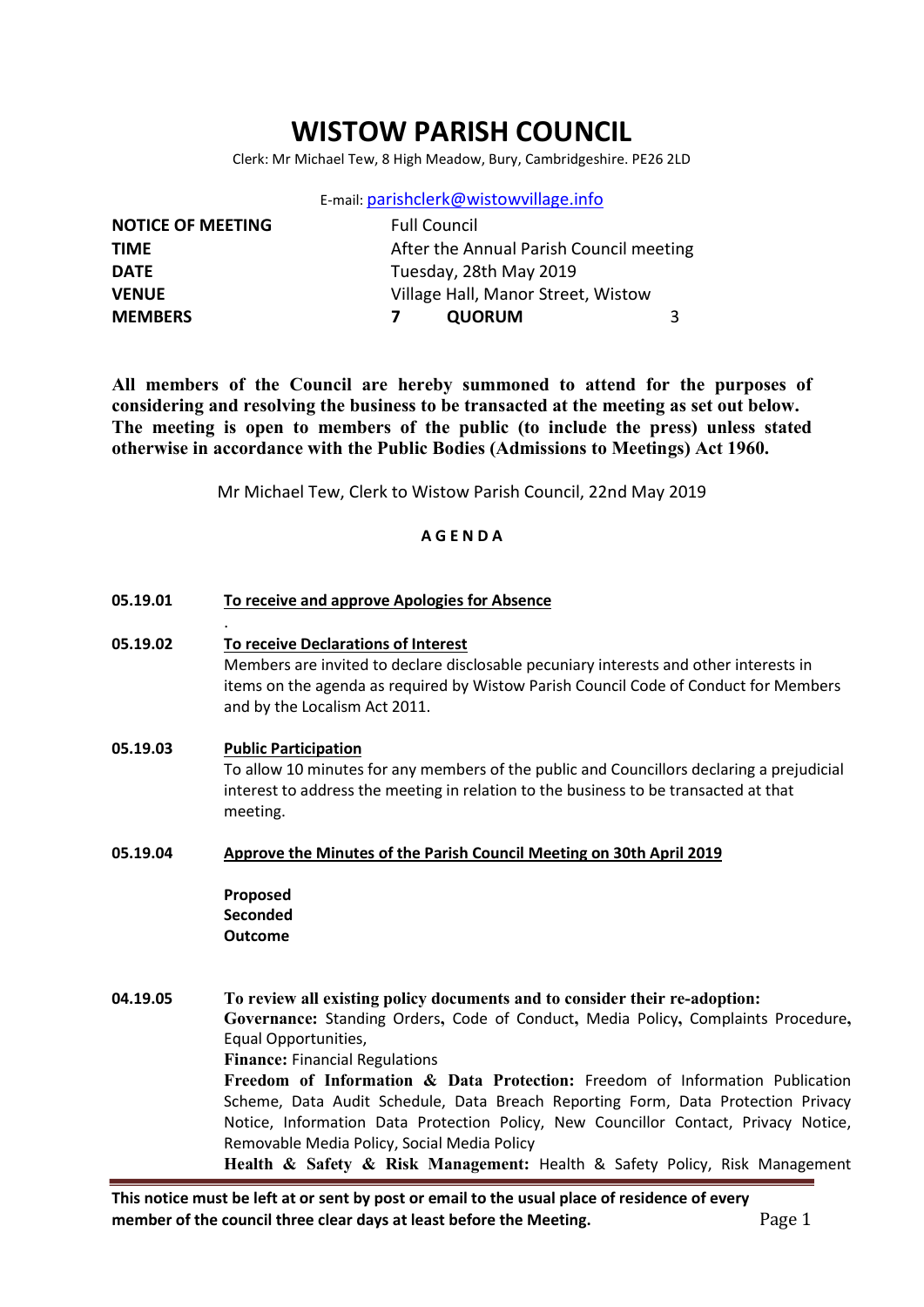Procedures, Risk Management Policy Community: Community Engagement Policy, Grant Awarding Policy Parish Council Personnel: Training and Development Policy, Disciplinary & Grievance Procedure

#### 05.19.06 District Councillors and County Councillor reports

#### 05.19.07 Matters arising or carried forward from the previous meeting.

- 1 To receive an update of the review of the street lighting in the village. A New Power supplier will need to be put in place by October as the County Council are pulling out of this service
	- 2 Members to discuss a Yearly Plan for the Parish Council and any ideas bought forward.

#### 05.19.08 Notification of planning items.

No Planning applications have been received

Proposed Seconded Outcome

#### 05.19.09 Finance

To approve accounts for payment: 28th May 2019

| <b>Date</b> | <b>Ref No</b> | Pavee             | <b>Description</b>    | Amount |
|-------------|---------------|-------------------|-----------------------|--------|
| 28/05/2019  |               | <b>CGM</b>        | <b>Grass Cutting</b>  | 621.60 |
| 28/05/2019  |               | <b>Mr Yardley</b> | <b>Internal Audit</b> | 60.00  |
| 28/05/2019  |               | <b>Mr Tew</b>     | <b>Clerks Wages</b>   | 309.00 |

To note income received: Members to note that no income was received for May 2019

| Date | Ref. No. | Payee | <b>Description</b> | Amount |
|------|----------|-------|--------------------|--------|
|      |          |       |                    |        |

Proposed Seconded Outcome

#### 05.19.10 Traffic, Highways & Road Safety.

- 1 Several Potholes reported Parsonage Street / Manor Street Reported to CCC, works have now been completed.
- 2 Chevron Sign Reported to CCC on the approach to the village just before the bridge